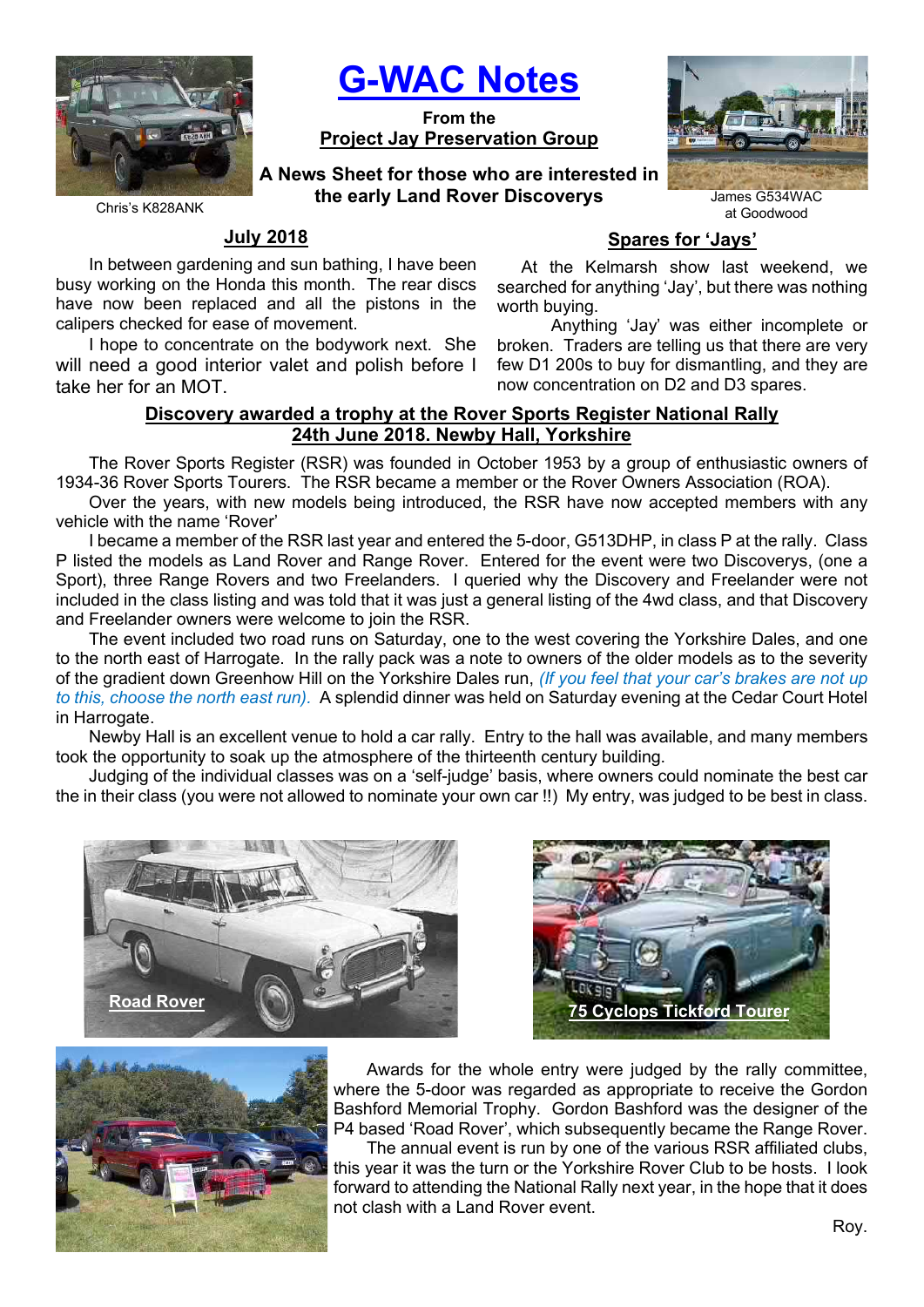### Jaguar Land Rover Limited celebrate 70 years of the Land Rover at Goodwood

I have been very lucky this year to have been invited by the Land Rover factory to supply my launch Discovery, G534WAC, for two events.

The first one was to the 'Live Broadcast' on YouTube, filmed at the JLR Classic Works, and subsequently to the Goodwood Festival of Speed, both to celebrate Land Rover's 70-year celebrations.

The Goodwood event was billed as 70 vehicles to celebrate 70 years of Land Rover. I assumed initially that it would be an invitation for the entire weekend. But as the date of the event got closer it was confirmed that the invitation was only for the Thursday, July 12th.

Rodger Crathorne approached me directly when I met him at the Classic Works event. In between the two events, 534 was due for the annual MOT but was unroadworthy as the dreaded rot had resulted in some welding required, and some new exhaust parts in order for it to pass the MOT. Thankfully Mark Harrow was happy to undertake the work. I am grateful to Mark for abandoning his busy restoration work schedule to get me back on the road.

The tickets for the event arrived the week before we were due to set off. It got a little worrying as I had an email three weeks before saying that they had been sent out.

With 534 just being required for the day, it was decided that it would not be practical or fair for me to take the children, as it was a 4.30am start to ensure that we got to Sussex before 9am (it is about 144 miles from home, but I was worried about the traffic trying to get into the event). I therefore invited my dad down as he had taken me to Goodwood in 2005, so I owed him a trip.

On arrival, it wasn't clear exactly where we needed to be. The directions and the postcode provided did not take us to the right place, we were due to meet at the aerodrome. The events security had no idea where the aerodrome was, and it was only because I spotted an aerodrome shuttle bus that we got there.

We arrived at about 7.30am. I parked 534 next to HUE 166 and was able to sneak a photograph. It felt fitting to have them side by side, a pre-production Discovery, and first-generation Land Rover.



After taking the picture, it was time to register with our arrival, and park in order number. More people arrived while we waited, so we decided to get some breakfast. It was great to see another launch G-WAC, G457WAC, and it parked next to 534. It was the first time the two had been together for many years, possibly even since the launch in 1989 on Plymouth Hoe.



It was confirmed that everyone had made it to the waiting area and it was brilliant to see Land Rover heritage laid out in seven rows of 10 vehicles. It was also great to see two Freelanders there a Mk1 and Mk2, and vehicles from the current range from Land Rover, including a Discovery Sport.

After a coffee and a bacon sandwich, it was time for the drivers' briefing. We then started to get ready to head off. We had to travel in number order on a 4-mile drive to get to the entry gate to drive up Goodwood's famous hill. 70 Land Rovers all on the public road, trying to get to one place and maintain order. I am sure a lot of the general public got annoyed with the road blocks that were needed to ensure we got to where we needed.It was great to



see so many gleaming vehicles as we left the aerodrome. We arrived on a dusty farm track where we were due to wait for about an hour before our time slot to run up the hill. As you can imagine, a few cloths and dusters came out to clean the dust off. It must be said that the trip to the track was incredible. (Continued on the next page)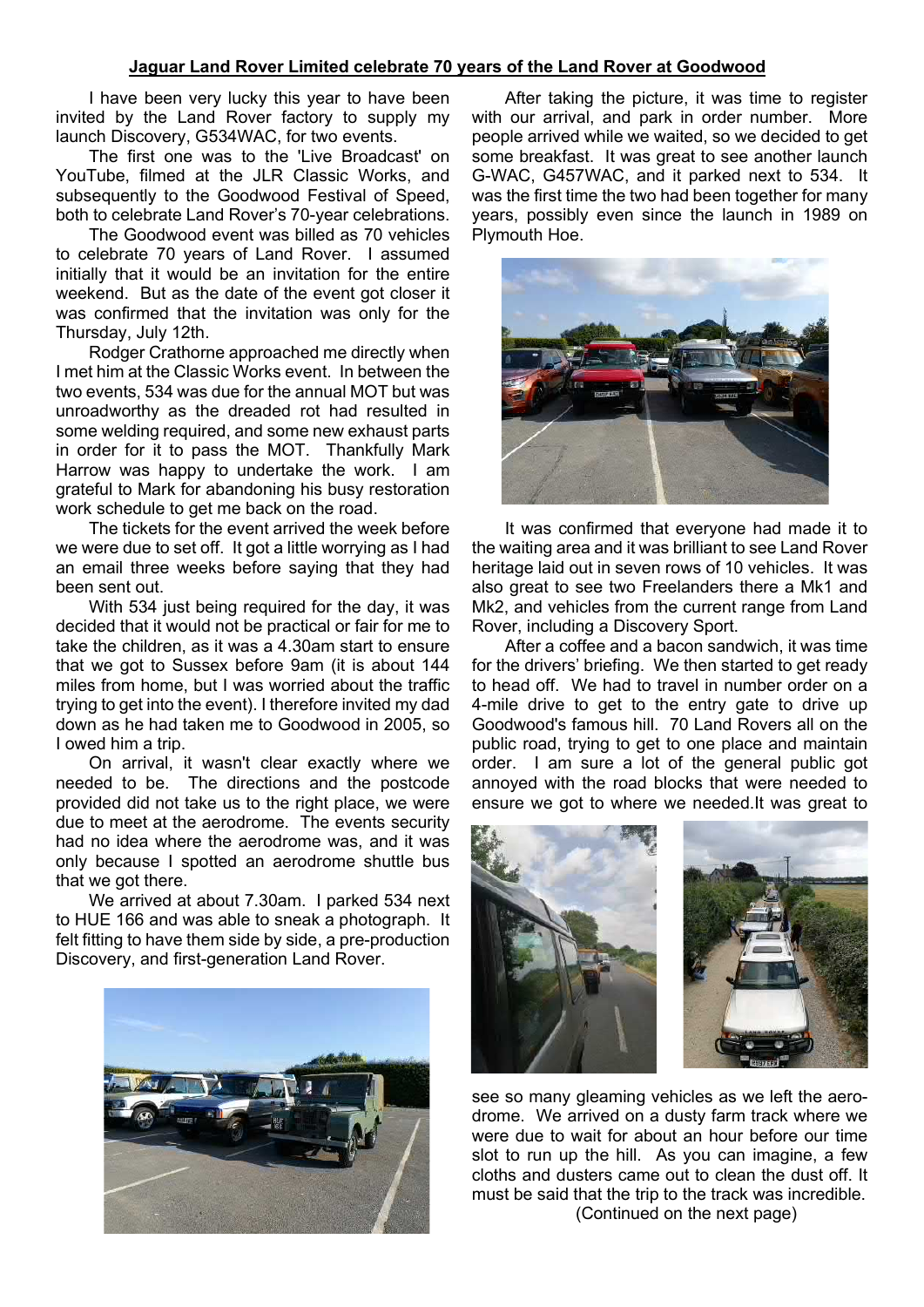

So, with our time slot on the hill coming up, we got the call to be prepared to set off to the start area. We were lined up in a F1 style grid, side by side, and were flagged off to travel past the crowds of spectators gathered along the route up the hill.

It was magnificent to be part of what the

crowd were looking at. We drove past Goodwood House and carried on up under the many bridges and grandstands, then up past the famous flint wall to the finish. We were told that it was the most number of vehicles on the track at one time in the event's history.



Just to really make it appropriate, we had the only down pour of rain for the entire weekend. But it wasn't going to dampen anyone's spirits. The Series vehicles at the front had their tilts removed (it was bright and sunny when we left the aerodrome). The drivers accepted the situation, and some had opened a brolly.

All vehicles made it to the top of the hill with no breakdowns. After the run, we were all grouped in a holding area, parked up and had the rest of the afternoon to enjoy the festival.

Tractors and trailers were regularly traveling up and down, taking people up to the rally area of the festival, so we took a ride to get to the main paddock.

Land Rover invited us to their stand from 6.30pm as a 'thank you' for supplying the vehicles, and gave us a light dinner and some refreshments for our trip home.

I arrived home at 10.30pm, so it was a long day. But as yet nothing is taking the smile off my face. It was great to think that two vehicles represented the Project Jay Preservation Group at the JLR 70 years of Land Rover celebration at Goodwood.. A very special accolade indeed.







PETER JAMES INSURANCE. 772, Hagley Road West, Oldbury, West Midlands. B68 0PJ. Telephone: 0121 506 6040.



James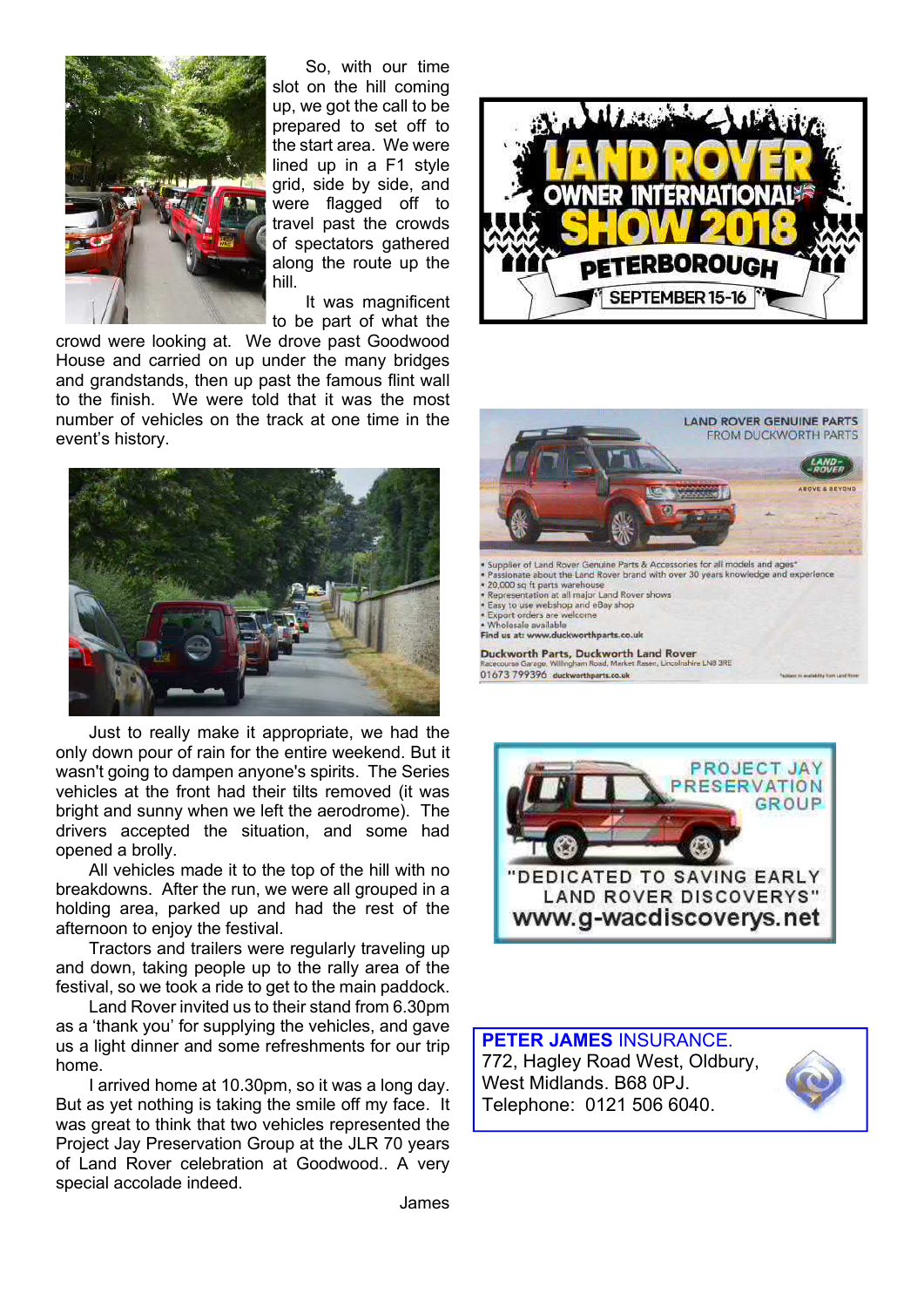## Repairs to G534WAC

I had a little hiccough on getting 534 ready for the show season. The season always kicks off with an MOT to make sure that she is fine after the winter slumbers.

We moved down to Warwick for my new job this year, so the MOT was in Warwick this time.

It is strange really, but when you use a garage for all your MOT and servicing needs for many years, and then you move away, it is like looking for a new best friend.

Unfortunately, this year's MOT revealed that a little work was needed. The drivers' and passengers' side sill, and body mounts needed some attention. Sadly, the garage that did the MOT did not want to do the work as they felt that it was a little too much for them to do.





After a lot of asking around and starting to get worried about getting ready in time, I spoke with Mr Harrow. To my delight he was very happy to do the work and we established that he could even collect her on his way to the Malvern show.

It worked so well. Mark arrived with his family on Friday, and Lucy was able to help him to load it onto

===================================================================================================

 $A = 1$ 

the trailer. Or at least watch him do it and offer refreshment.

I met up with Mark on Saturday when I went to Malvern, and he was very positive about the work involved. He set off for his home on Saturday afternoon with G534WAC on a trailer behind G494WAC (oh if only those cars could speak), who knows if it's happened before or perhaps 494 was returning the favour?

Once back in Mark's workshop, he found that the rust was more than he first thought and I am sure his heart sank as to how much work was involved.

In light of this, I wasn't expecting the car back quickly. However, to my surprise I was on a train down to Exciter to meet Mark and pick up 534 two weeks later ready to drive home.

Thank you Mark, you earned your stripes this time! List of jobs fixed

Leaking rear inner hub seal. PAS weep. Welding sills and floor. Front and mid exhaust system, plus, fit rear window seals, which I had in stock.

James

## Local shows 2018

| August           |                                                                                  |
|------------------|----------------------------------------------------------------------------------|
| 12 <sub>th</sub> | Classics in the Park. Raby Castle, Staindrop, Co. Durham DL2 3AH.                |
|                  | www.markwoodwardclassicevents.com                                                |
| 26th             | Ripon Classic Car & Bike Show & Autojumble. Ripon Racecourse, Boroughbridge      |
|                  | Road, Ripon, North Yorkshire. HG4 1UG. www.markwoodwardclassicevents.com         |
| October          |                                                                                  |
| 14th             | Ripon 4x4 & Vintage Spares Day. Ripon Racecourse, Boroughbridge Road, Ripon,     |
|                  | North Yorkshire. HG4 1UG. www.4x4sparesday.co.uk                                 |
| 20th - 21st      | Discovery Birthday Party. Plymouth Hoe. www.discoverybirthdayparty.co.uk         |
| 28th             | Malvern 4x4 & Vintage Spares Day. Wye Halls, Three Counties Showground, Malvern, |
|                  | Worcestershire. WR, www.4x4sparesday.co.uk                                       |
|                  |                                                                                  |